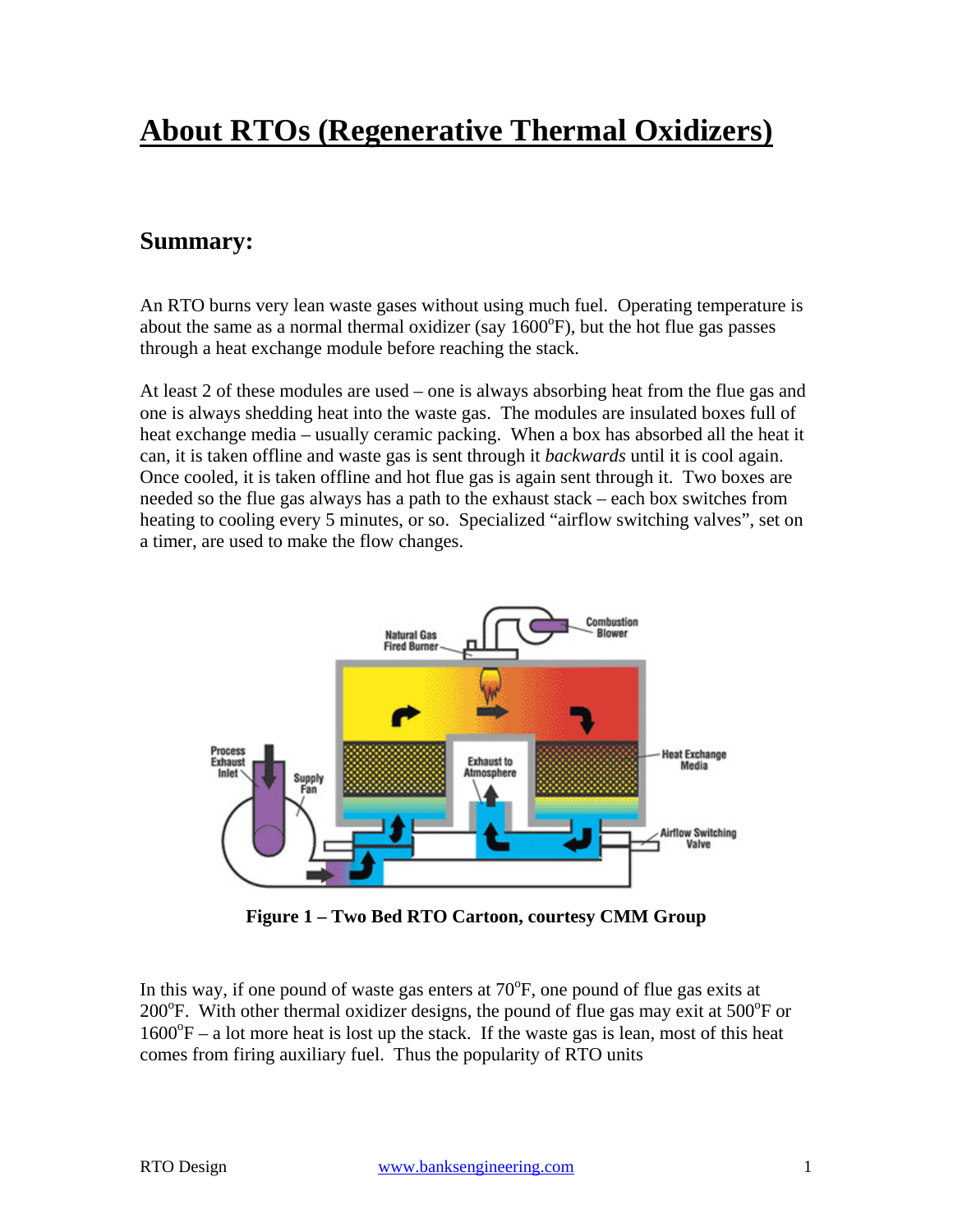# **A Little Combustion Theory:**

Waste gas incinerators react oxygen with waste hydrocarbons at high temperature, producing a clean flue gas. A small amount of the original hydrocarbons always remains. If 1% remains, the DRE (Destruction and Removal Efficiency) is 99%. Some carbon monoxide (CO) and nitrogen oxides (NOx) are always produced.

A perfect incinerator would have:

- DRE  $= 100\%$
- zero fuel usage, and
- zero emission of NO<sub>x</sub> and CO

The perfect incinerator doesn't exist, so the EPA and local air boards require DRE values ranging from 95% upward, and NOx and CO emissions measured in the "tons per year" range. Fuel usage is up to the operator, but more fuel means more operating cost and more greenhouse gases, so lower is better. Note: NOx emissions are lower for an RTO than for almost any other type of thermal oxidizer.

For good DRE values, the furnace temperature must be high enough, the furnace "residence time" of the flue gas must be long enough, and 2% or 3% oxygen must remain in the flue gas leaving the stack. Stack temperature doesn't matter – furnace temperature is all that's important.

For most incinerators, furnace conditions are:

- Temperature  $= 1400 1600$ °F. Higher temperatures require more expensive refractory to avoid heat damage.
- Furnace residence time  $= 0.5 1$  second. More time might be needed for hydrocarbons that are hard to burn, like pesticides.
- Oxygen content is about 3% by volume, or more. As low as 2% oxygen might be OK.

If the waste gas is "dirty air" then it will contain all of the oxygen needed. Otherwise outside air has to be added.

#### **Types of Thermal Oxidizer:**

| <b>Thermal</b>       | Waste        | Heat             | Stack <sup>o</sup> F | <b>Maximum</b> | <b>Recovery Method</b> |
|----------------------|--------------|------------------|----------------------|----------------|------------------------|
| <b>Oxidizer Type</b> | <b>Types</b> | <b>Recovered</b> |                      | <b>DRE</b>     |                        |
| Direct Fired         | Any gas or   | N <sub>0</sub>   | 1200-                | $98 - 99.99 +$ | None                   |
|                      | liquid       |                  | 2200                 |                |                        |
| Catalytic            | Lean waste   | Yes              | $500 +/-$            | $95 - 99 +$    | Metal gas/gas Heat     |
|                      | gases        |                  |                      |                | Exchanger              |
| Recuperative         | Lean waste   | Yes              | $500 +/-$            | $95 - 99.9 +$  | Metal gas/gas Heat     |
|                      | gases        |                  |                      |                | Exchanger              |
| <b>Boiler</b>        | Any gas or   | Yes              | $350 +$              | $98 - 99.99 +$ | Boiler $\&$            |
|                      | liquid       |                  |                      |                | Economizer             |
| <b>RTO</b>           | Lean waste   | Yes              | 200-300              | $95 - 99 +$    | Packed Beds            |
|                      | gases        |                  |                      |                |                        |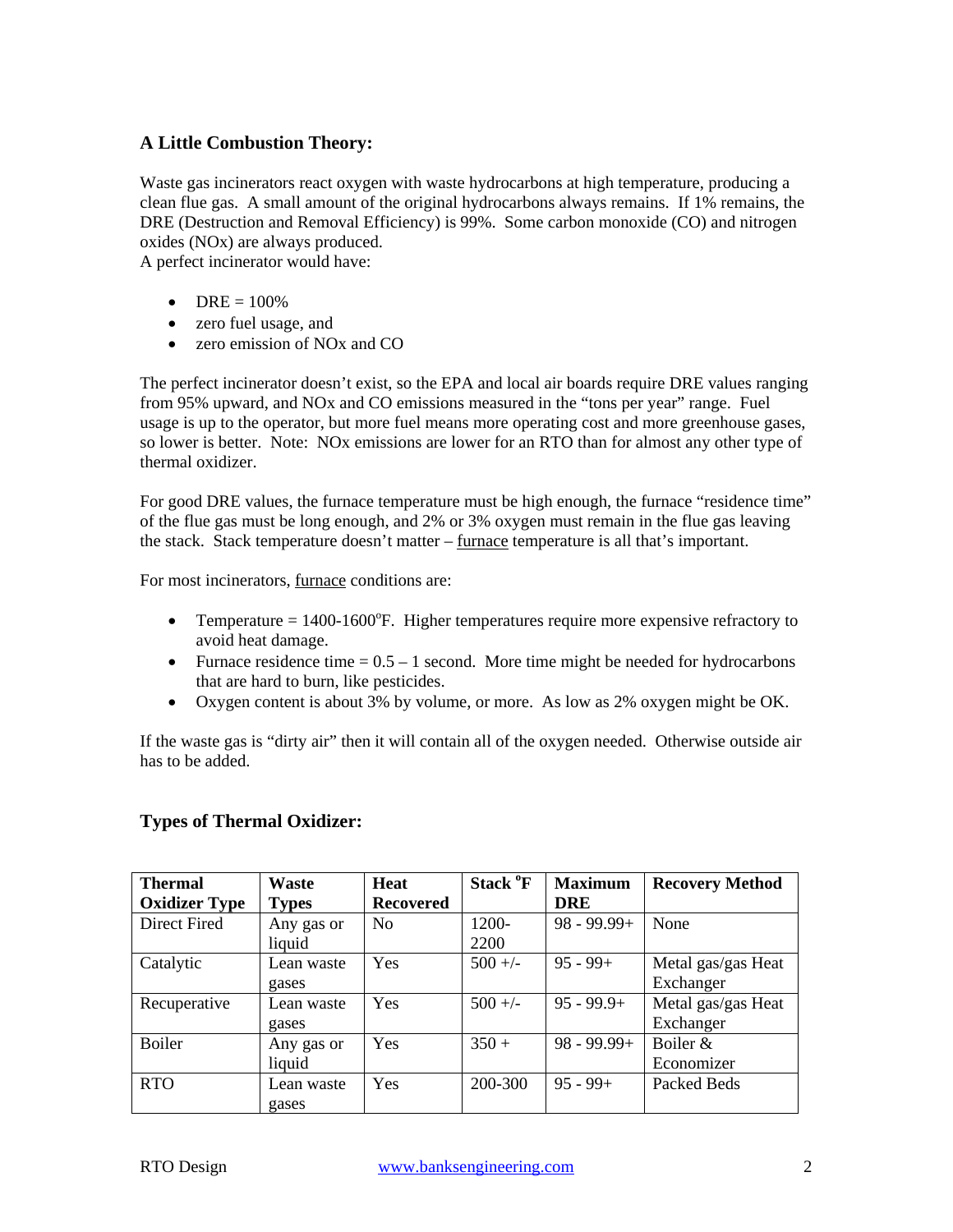

Figure 5. Direct Fired T.O. With Boiler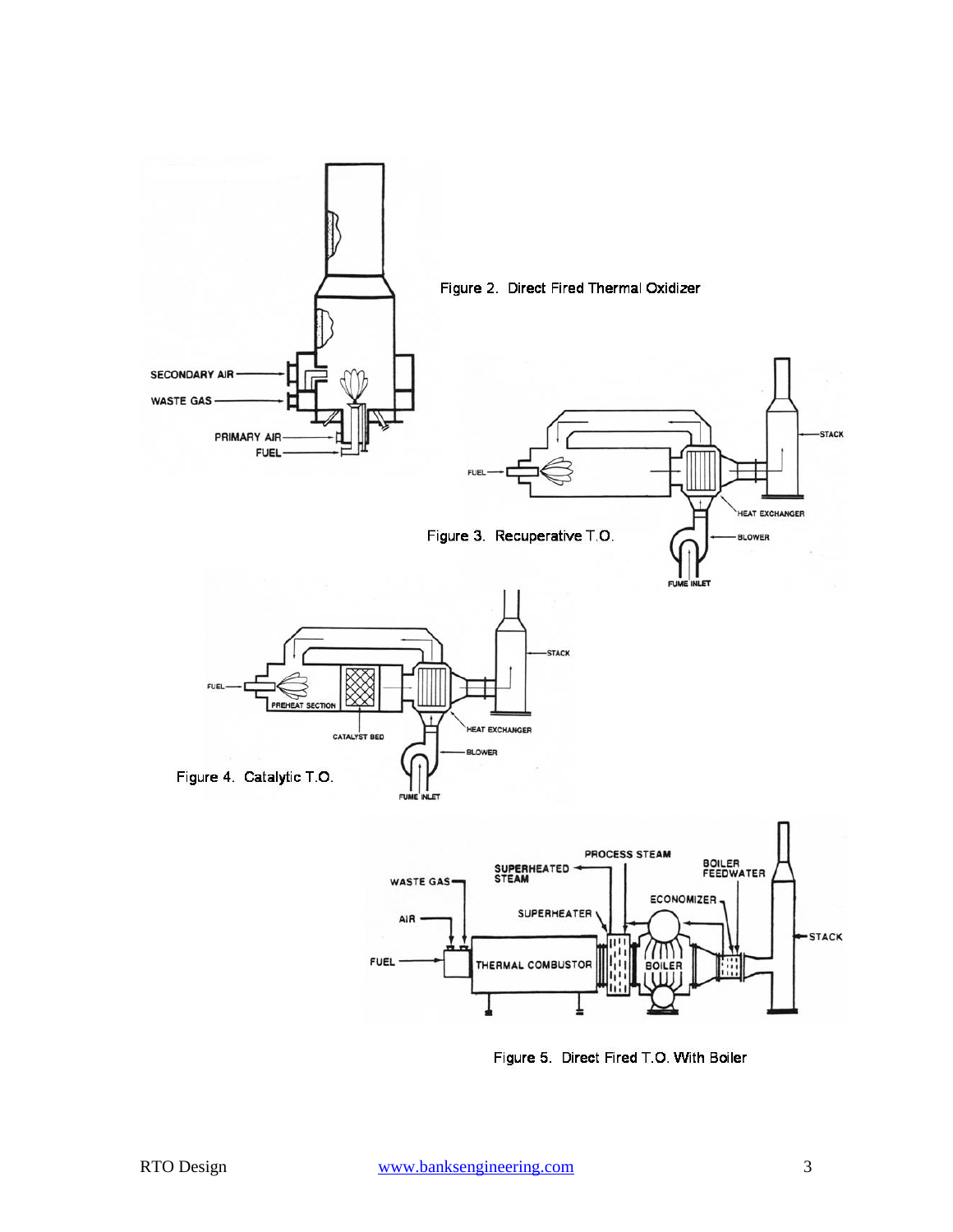If the waste gas is rich with hydrocarbons, all it needs is a small burner for an ignition source. No heat recovery is needed, but you can add a boiler if you need steam for process heating or to generate electricity.

If the waste gas is "lean", a large burner may be required, and some sort of heat recovery would be nice. In this case, the cooler your stack gas, the lower your net operating costs.

#### If an RTO can be used, it always is more fuel-efficient than any other type of oxidizer!

#### **Why Not Use an RTO To Burn All Waste Gases?**

- 1. If the waste gas has entrained particles or droplets, the heat exchange media may be fouled. Cleaning the media "in place" is difficult or impossible. Fouled media means pressure drop and efficiency problems. A direct fired oxidizer would be better.
- 2. If the waste gas is intermittent, the RTO has to "idle" or be shut down when waste is not flowing. It can take several hours to heat an RTO system for operation. A direct fired oxidizer probably would be better.
- **3.** If the waste gas is too rich, the RTO may be too efficient, resulting in furnace temperatures too high to avoid refractory damage. Pure natural gas heating value is about 910 btu per cubic foot and clean air heating value is zero btu/cu.ft. If the waste gas heating value is much more than about 20 btu/cu.ft., an RTO is a bad choice. Most RTO designers want waste gas no richer than 25% of the Lower Explosive Limit.
- **4.** If the waste gas contains chlorinated hydrocarbons (like methyl chloride) or sulfur bearing compounds (like H2S) it will form a stack gas that might form acid droplets if cooled enough. RTOs make cooler stack gas than other types of oxidizer. If acid droplets are expected, special construction will be needed, driving up the cost.

#### **Why don't RTO systems get "four 9's" destruction efficiency?**

A DRE of about 99.5% is the limit for an RTO. If you measure the stack gas, you see 99%+ DRE sometimes and less than 90% other times and the average value may be 95% or 98%.

With a 2 bed RTO, when the beds are switched, waste gas that has entered the inlet bed, but not been burned, is pushed backwards to the stack. That may not be much unburned waste gas, but it's enough to affect the overall DRE. A plain 2 bed RTO will have a DRE value of about 98%.

To improve things, an RTO can be built with an odd number of beds (3, 5 and 7 bed RTO designs are operating). After each bed transfers its heat to incoming waste gas, it is taken out of service for one cycle, while clean stack gas is piped through it, purging the trapped waste gas back into the waste gas plenum. That keeps the stack cleaner, and raises the average DRE number to as high as  $99.2 - 99.6\%$ . Only one bed at a time is purged this way. The others are operating normally. That means a 5 bed RTO effectively has the capacity of a 4 bed RTO, but a cleaner stack gas can be guaranteed.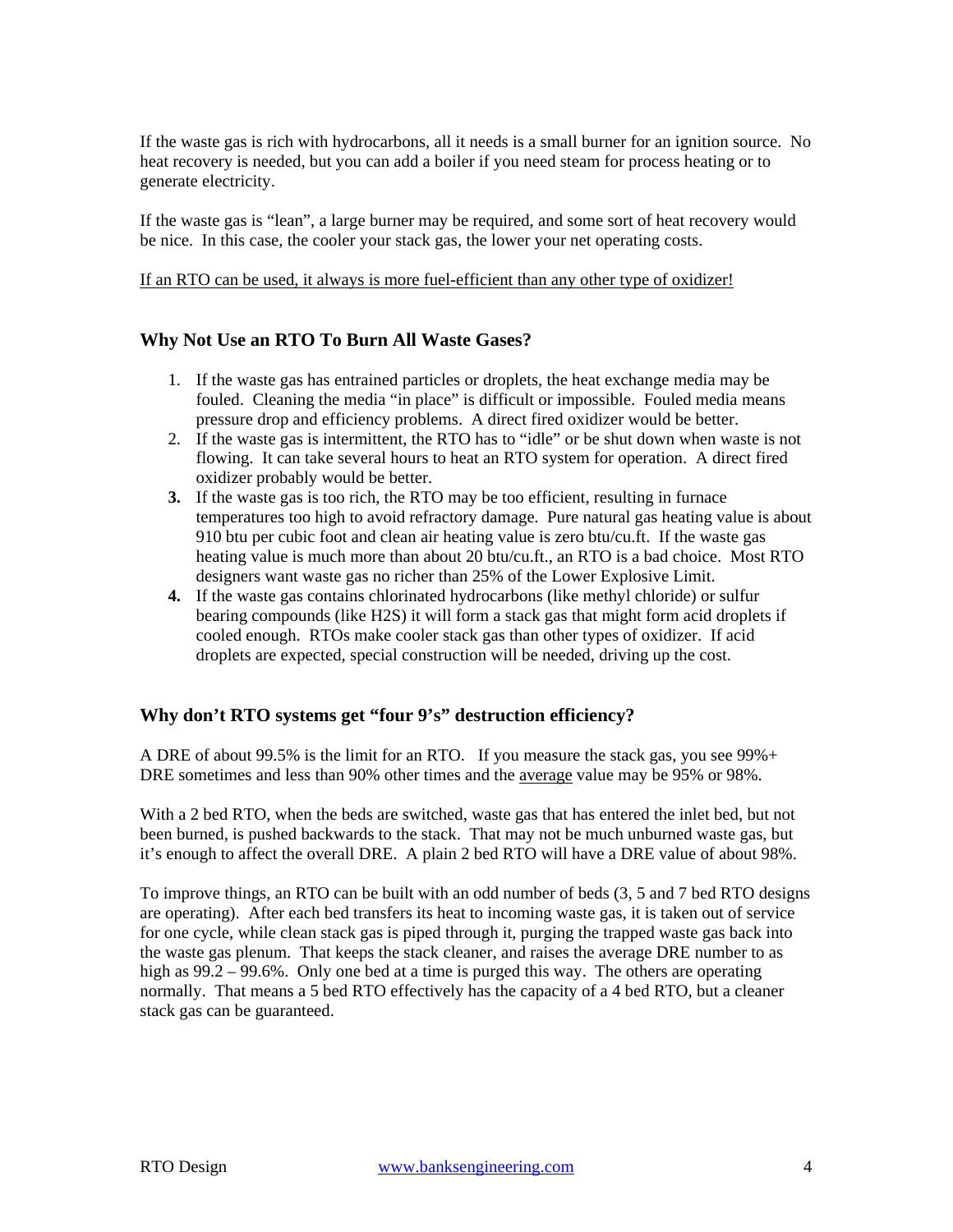#### **Can an RTO handle waste gas that does not contain oxygen?**

Waste gases may consist of carbon dioxide, nitrogen or other inert gases with traces of hydrocarbons. An RTO can treat these streams, but outside air has to mixed in before treatment.

If an RTO is treating contaminated air, like from a dryer or painting operation, the waste gas will contain almost 21% oxygen. Only a little oxygen is needed to burn the traces of hydrocarbon present, so stack O2 will be around 20%. Clean combustion requires 2% - 3% O2 remaining in the stack gas, so 20% is plenty.

If the waste gas is mostly carbon dioxide or nitrogen, with traces of hydrocarbons mixed in, a little fresh air is mixed with the waste gas, so the stack gas will end up with  $2 - 3\%$  oxygen.



**Figure 2 Three Bed RTO, courtesy Pro-Environmental** 

#### **Why are beds of packing used in an RTO?**

By directing the lean waste gas through a packed bed, its temperature can be brought up close to the target furnace temperature using only residual heat left in the bed by the hot flue gas. Sometimes this results in the waste gas hydrocarbons igniting on their own, achieving a further rise in temperature. A fuel gas burner is always installed in the RTO furnace, but with good design, fuel gas consumption might be zero during normal operation.

**Note:** If all of the heat exchange packing is removed from an operating RTO, it would perform like an ordinary incinerator – fuel usage to reach the needed furnace temperature would be high with a lean waste gas. More bed packing means less fuel gas needed and/or higher furnace temperatures reached.

**Note:** If the beds were never switched, an RTO would perform like an ordinary incinerator – the hot flue gas would heat the bed it is flowing through up to flue gas temperature and the lean waste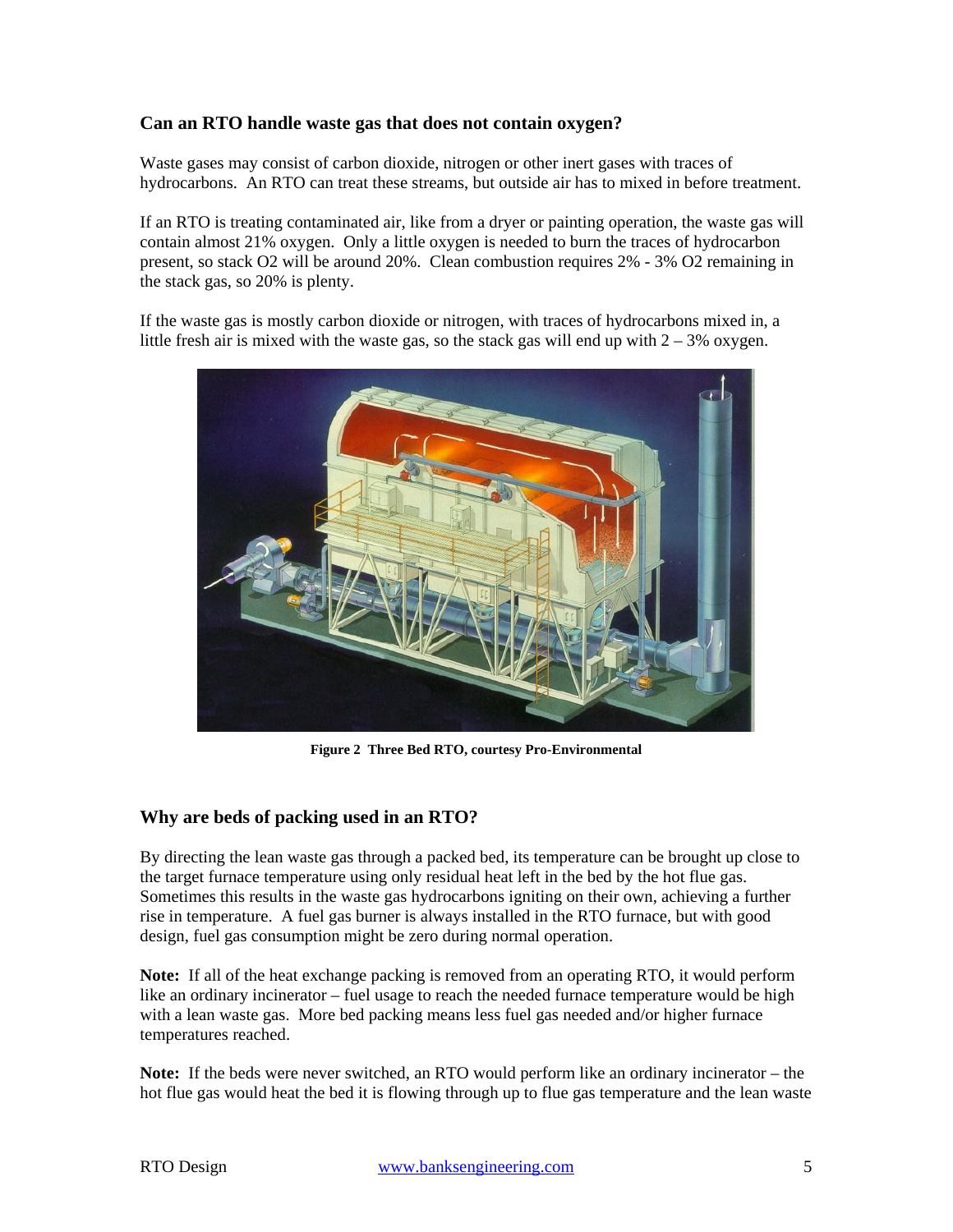gas would draw all of the heat out of the other bed. Fuel consumption would be high with a lean waste gas. Shorter bed switching time means less fuel gas needed and/or higher furnace temperatures reached.



**Figure 3 Typical RTO ceramic packing block, courtesy Lantec** 

Bed size and packing type are selected based on waste gas flow and composition. Enough pounds of packing have to be used to absorb the heat from the full flow of stack gas – once a layer of packing is heated to combustion chamber temperature, it can't pick up any more energy and another layer has to be added. The designer sets the pounds of packing in each bed according to the rate of stack gas flow and the time the bed is absorbing heat before it is switched. The type of packing used is an economic decision – random packing is cheaper, but structured packing blocks (Fig. 7) take up less room for an equal amount of heat transfer.

Bed switching time is selected based on bed construction and waste gas flow and composition. For greater heat transfer efficiency, switching time needs to be shorter. But with larger beds, switching time can be extended since there is more packing to absorb the heat. Every time the beds switch, there is a small burst of unburned waste gas flowing to the stack – when high DRE is required, longer switching times are needed, which results in larger packed beds.

#### **What if the waste gas is usually lean but can be richer occasionally?**

For waste gas with more hydrocarbons, less heat recovery is needed to maintain low fuel gas consumption. Bed packing is difficult to remove, so either Cold Gas Bypass (CGB) or Hot Gas Bypass (HGB) might be used to reduce the heat recovery efficiency of the system.

- With CGB, part of the cold waste gas is ducted directly to the furnace, bypassing the heat recovery section of the RTO.
- With HGB, part of the hot furnace exhaust is ducted directly to the stack, bypassing the heat recovery section of the RTO.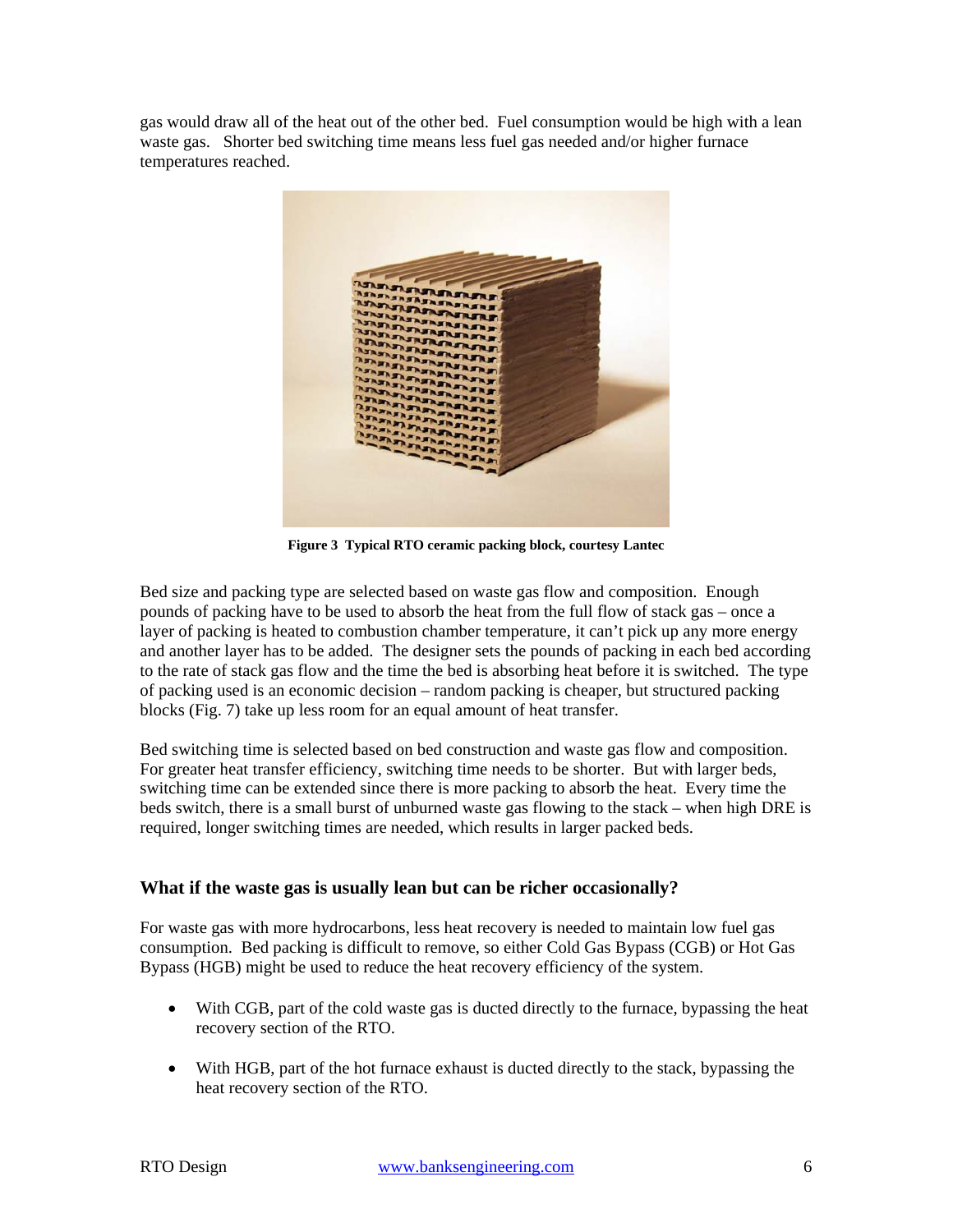CGB and HGB are ways to alter RTO operation to reduce the built-in heat recovery efficiency when the waste gas has more hydrocarbons than are needed to achieve zero fuel gas usage. CGB and HGB are also used to avoid excessive temperature in the furnace – if furnace temperature rises too much, a different grade of refractory might be needed to avoid permanent damage. A typical high temperature shutdown setpoint might be 1800°F.

With HGB, the stack temperature is higher than for most RTO designs. Special stack construction (stainless or refractory lined carbon steel) may be required to avoid damage.

During normal operation, RTO furnace temperature and stack temperature vary over a narrow range. This is because when the beds switch, the waste gas entering the furnace (and the furnace gas entering the stack) are now flowing through the alternate bed. The waste gas is suddenly hotter because it is flowing through the bed recently in contact with the hot flue gas. The flue gas is suddenly colder because it is flowing through the bed recently being cooled by the incoming waste gas. If the beds switch every 3 minutes, the "average" flue gas and combustion chamber temperatures are reached approximately 1.5 minutes after the switch.



**Figure 4 RTO Control Schematic with HGB and Make-up Air**

#### **How is RTO control loop tuning different than tuning for a direct fired incinerator?**

To control stack temperature in a direct fired incinerator, increasing fuel flow results in hotter stack gas within 5 or 10 seconds. In an RTO, increasing fuel gas flow to the burner immediately heats the furnace, but the stack gas temperature rise is delayed by the heat absorbed in the packed beds. The increased RTO furnace temperature puts more heat in the packed bed receiving the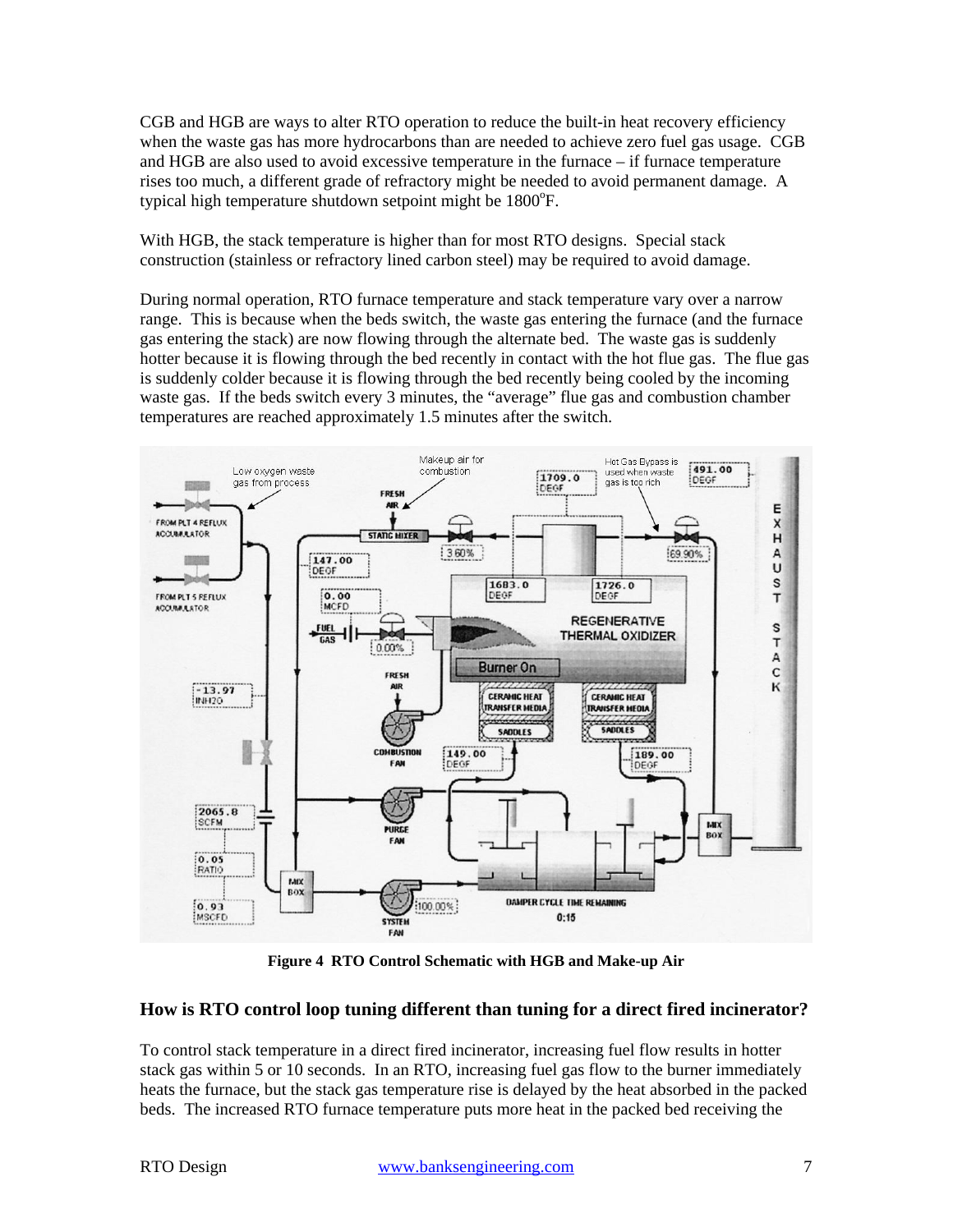flue gas. At the end of the cycle, that bed is hotter than at the end of the previous cycle; when the waste gas is switched back into it, the waste gas temperature entering the furnace will be higher than in the previous cycle. The stack temperature, as well as the furnace temperature, will swing around an average value as the bed switching proceeds. In fact, a step change in fuel flow may require several cycles of bed switching before stable average stack temperature and furnace temperature are reached.

This type of delayed response happens with any change to RTO operation. These include changes to waste gas flow, waste gas hydrocarbon content, burner fuel or air flow, CGB flow and HGB flow.

### **Energy In = Energy Out (For a quick check, ignore the packed beds)**

Regardless of the energy efficiency features of an RTO, or the control loop tuning, there has to be conservation of mass and energy. Every pound of waste gas, air or fuel gas entering is matched by a pound of flue gas out the stack. Every BTU entering the RTO (as sensible heat due to a heated waste gas, or as hydrocarbon heat release) has to show up as a BTU in the stack gas or as heat loss through the vessel shell. What happens in the packed beds or the switching valves is important for saving fuel, but taken as a whole, "what goes in has to equal what comes out".

For instance:

- If it is impossible to feed enough air to produce around 3% oxygen in the stack gas, then the RTO can't operate as intended.
- If the stack temperature measured is higher or lower than predicted by the BTU balance, then there is some other input not being considered – maybe the waste gas is richer or leaner than expected.

Given a specific waste gas, a specific air flow, a specific fuel gas flow and a specific heat loss through the vessel refractory and insulation, the stack gas flow, composition and temperature can be calculated even if nothing is known about the bed packing, switching times, bypass flow or any other detail.

# **RTO Design Steps:**

- 1. Perform a heat & material balance on the waste stream, including min/max flow, min/max hydrocarbon load, etc. Determine if any of the cases excludes use of an RTO – for instance, is the waste gas hydrocarbon load so high that a different type incinerator would be the right choice?
- 2. Specify the packing types and amounts, along with the bed switching times to achieve the heat recovery efficiency needed for all operating cases. Packing vendors (like Lantec) will provide these calculations, based on their products.
- 3. Size the combustion chamber, stack, inlet ducting, any bypass ducting, etc.
- 4. Size and specify the waste gas blower, fuel gas burner, combustion air blower.
- 5. Specify the type and amounts of refractory lining and external insulation.
- 6. Prepare the P&I Diagram and Process Flow Diagram(s)
- 7. Prepare spec sheets for purchase of blowers, burners, instruments, etc.
- 8. Prepare fabrication drawings, parts lists, operating instructions and other documentation.